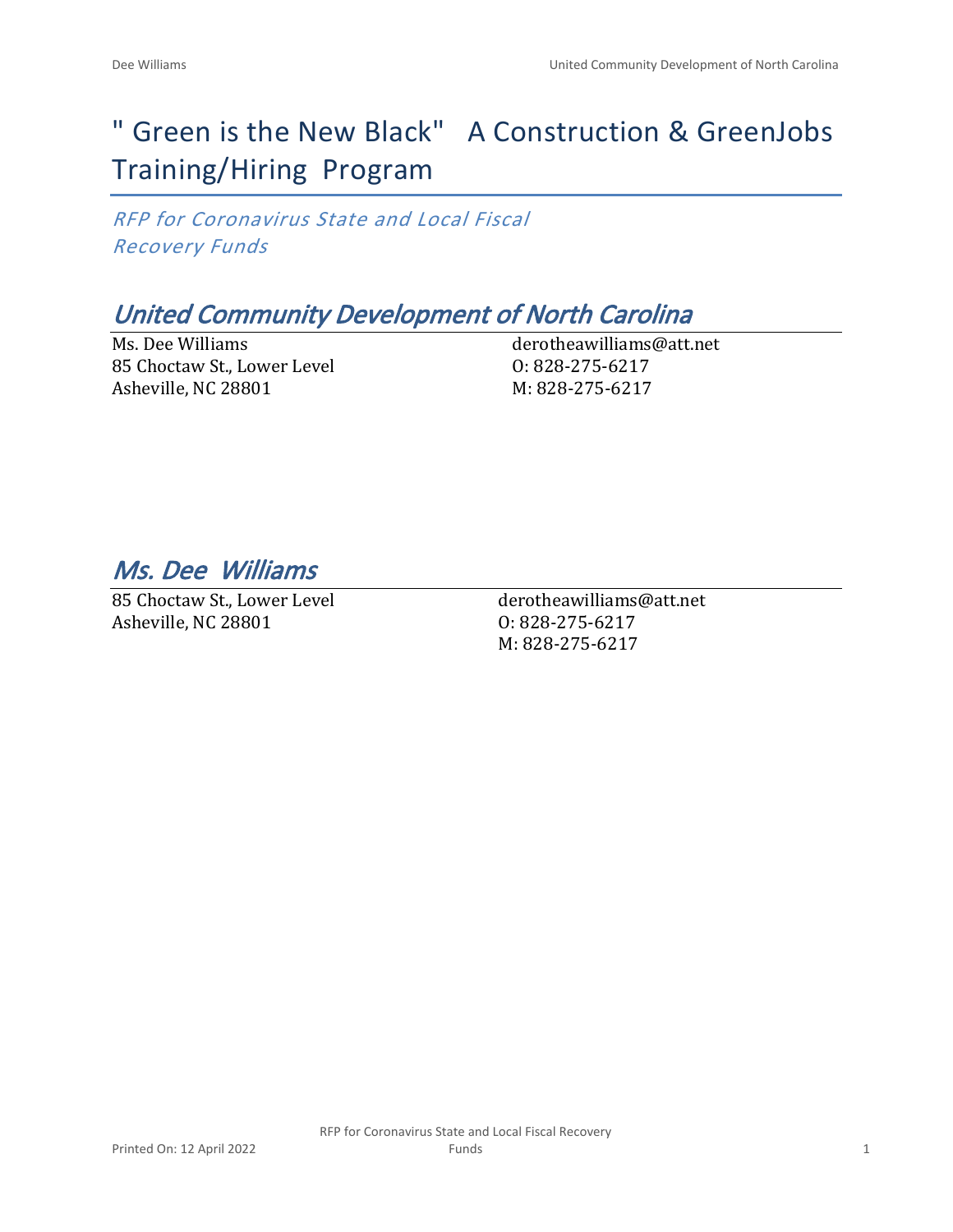# Application Form

# *Question Group*

Buncombe County requests proposals for projects to help the community recover from and respond to COVID-19 and its negative economic impacts.

Buncombe County has been awarded \$50,733,290 in Coronavirus State and Local Fiscal Recovery Funds (Recovery Funding), as part of the American Rescue Plan Act. To date, Buncombe County has awarded projects totaling \$23,093,499, leaving a balance of \$27,639,791 available to award.

Visit [http://www.buncombecounty.org/recoveryfundinghttp://www.buncombecounty.org/recoveryfundingwww.b](http://www.buncombecounty.org/recoveryfunding) [uncombecounty.org/recoveryfundinghttp://www.buncombecounty.org/recoveryfundinghttp://www.buncombeco](http://www.buncombecounty.org/recoveryfunding) [unty.org/recoveryfundinghttp://www.buncombecounty.org/recoveryfundinghttp://www.buncombecounty.org/re](http://www.buncombecounty.org/recoveryfunding) [coveryfunding](http://www.buncombecounty.org/recoveryfunding) for details.

This infusion of federal resources is intended to help turn the tide on the pandemic, address its economic fallout, and lay the foundation for a strong and equitable recovery.

Buncombe County is committed to investing these funds in projects that:

- Align to county strategic plan and community priorities
- Support equitable outcomes for most impacted populations
- Leverage and align with other governmental funding sources
- Make best use of this one-time infusion of resources
- Have a lasting impact

Proposals shall be submitted in accordance with the terms and conditions of this RFP and any addenda issued hereto.

Click [here](https://www.buncombecounty.org/common/purchasing/Buncombe%20Recovery%20Funding%20RFP%202022.pdf) for the full terms and conditions of the RFP

#### **Organization Type\***

Nonprofit

#### **Nonprofit documentation**

If nonprofit, attach IRS Determination Letter or other proof of nonprofit status.

UCD 501 c3 Letter - 2018.pdf

### **Name of Project.\***

" Green is the New Black" A Construction & GreenJobs Training/Hiring Program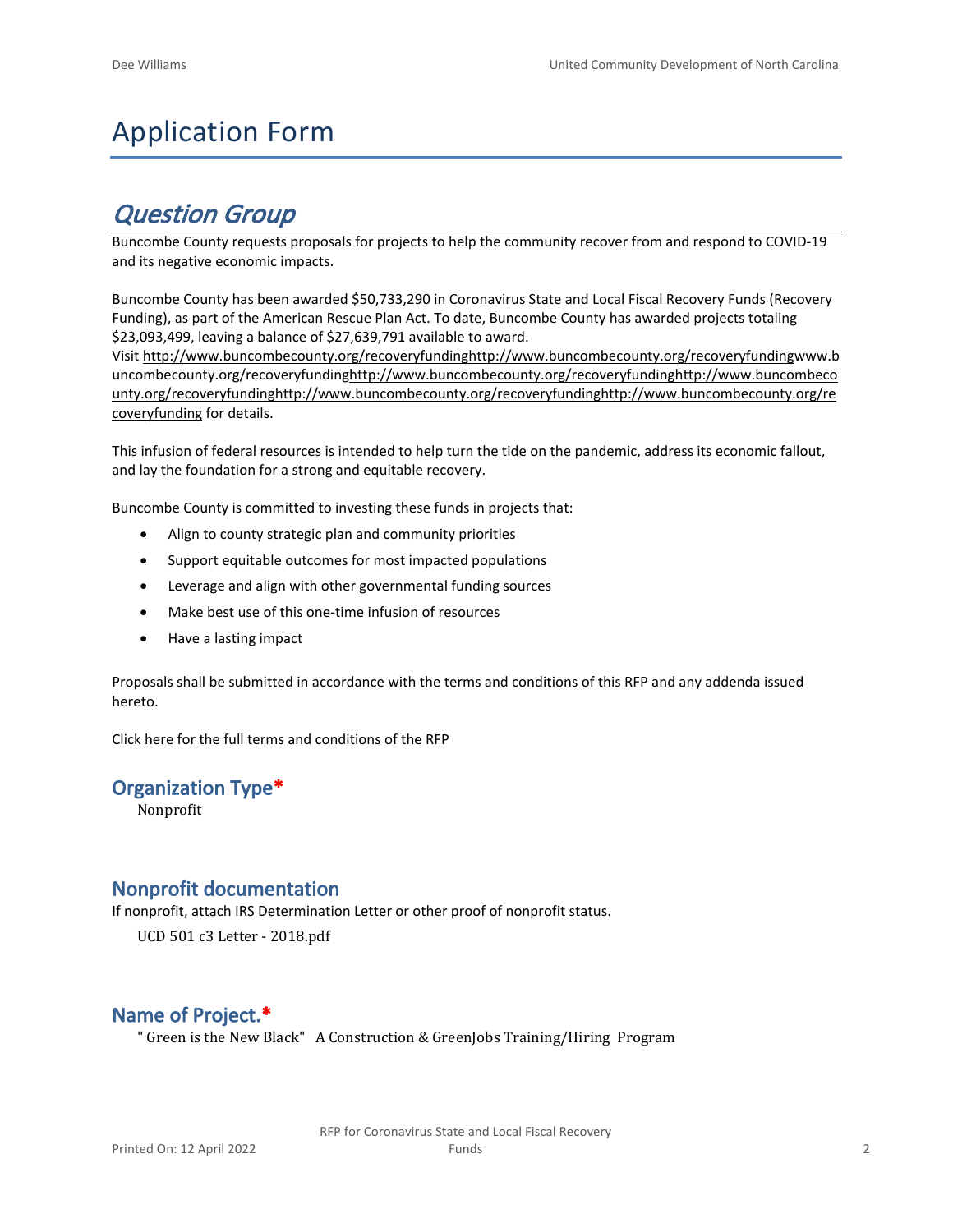#### **New/Updated Proposal\***

Is this a new project proposal or an updated version of a proposal submitted during the earlier (July 2021) Recovery Funding RFP?

New project proposal

#### **Amount of Funds Requested\***

\$200,000.00

### **Category\***

Please select one:

- Affordable Housing
- Aging/Older Adults
- Business Support/Economic Development
- Environmental/Climate
- Homelessness
- K-12 Education
- Infrastructure and/or Broadband
- Mental Health/Substance Use
- NC Pre-K Expansion
- Workforce

Workforce

### **Brief Project Description\***

Provide a short summary of your proposed project.

The program will continue and expand job training and employment in home repairs and weatherization to employment to low income people, particularly African-Americans.. It will include green infrastructure jobs, upscale the operations and impact of the organization. United Community Development and will expand its current fee for services subcontracts/ and grants in health/home safety repairs and weatherization to include green infrastructure maintenance and construction.

 The proposed funds are to expand job training into green infrastructure to build/maintain green ways, plant street tree islands, install permeable pavers, green roofs and other services which reduce storm water runoff which has been exacerbated by climate change. The funds would allow UCD to competitively bid government contracts on green infrastructure bids. The profits would be used to train and employ other poor people. This would enable UCD to scale up its operations and to sustain its charitable work.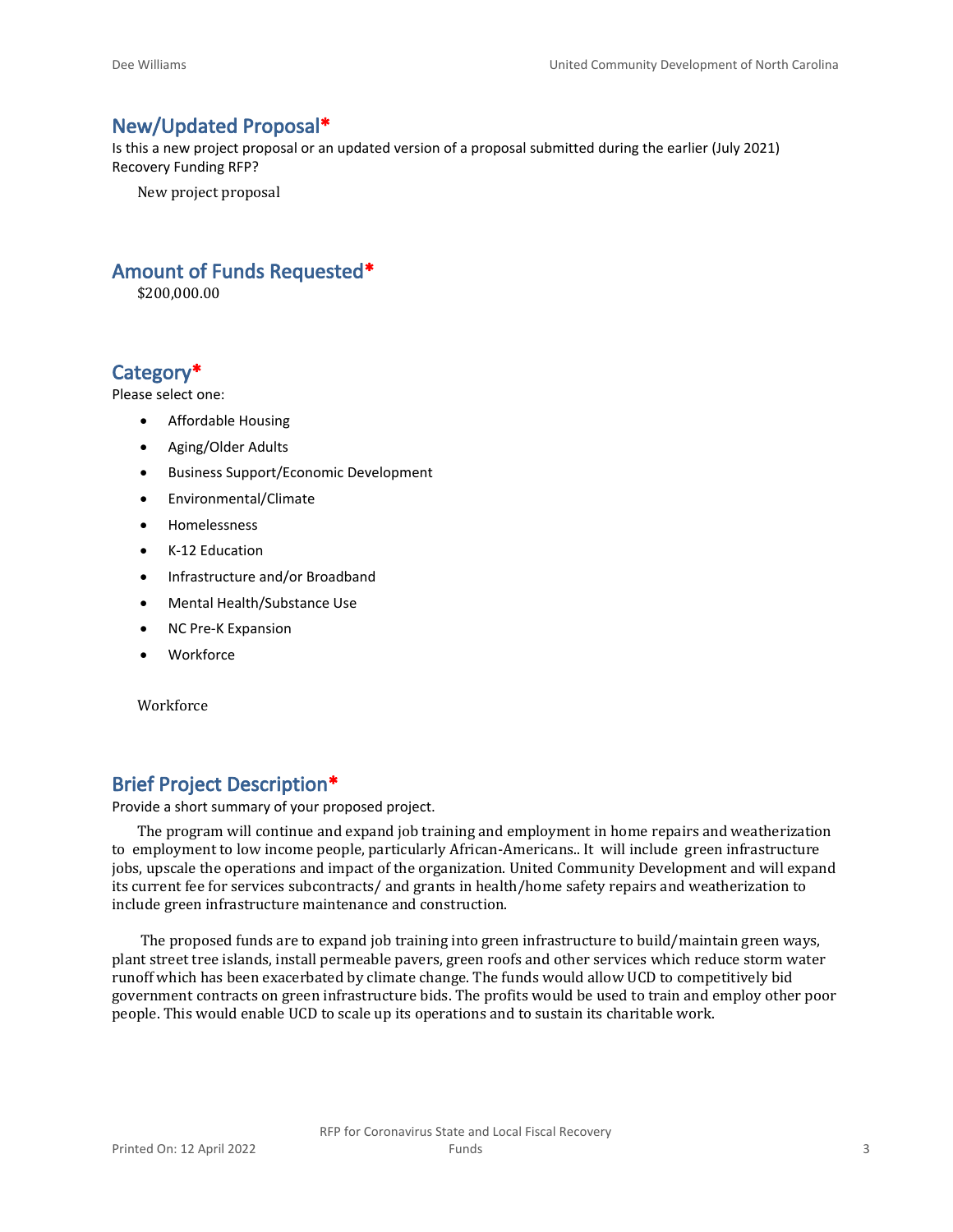#### **Project Plan\***

Explain how the project will be structured and implemented, including timeframe.

The project will allow United Community Development of North Carolina ( UCD) to expand its existing home/health&safety repair programs and job training for these programs . UCD currently provides simple, but essential life/health/safety repairs to 25 to 30 low income homes/year, particularly those of African-Americans who live in " legacy" neighborhoods in Asheville City and Arden. We provide weatherization as a subcontractor only up to a contract limit of \$20,000. As a Black-led organization which is located in the legacy neighborhood of Southside, we have been limited since most funding for essential repairs and weatherization has been provided to mostly white-led mainstream organizations. Most low income people, especially African-American homeowners are reluctant to trust these entities because of the legacy of Urban Renewal.

We will continue our fee for services contracts with Energy Savers Network for weatherization and with WNC Bridge Foundation for home repairs. UCD has a current waiting list of 39 homes for life health & safety repairs, alone.

We will initiate " Train the Trainer" certification training in Green Infrastructure in August 2022 using the " Roots of Success" curriculum. UCD will send its Construction Estimator/Project Manager for a refresher Estimating class at N.C. State in August 2022, and also renewal of her certification as a LEED Green Associate with the U.S. Green Building Council. The Carpentry/Weatherization Instructor will also take a recertification class in instruction certification rom the Building Performance Institute to on in September 2022.

Beginning in August, Our Project Manager/Estimator will begin bidding on green infrastructure contracts for UCD and its Trainees from local, state, and the federal governments, respectively..

During September - November 2022, and for 8 weeks thereafter, the first five (5) trainees will be recruited and trained. There will be two (2) trainees recruited in carpentry/weatherization and three (3) in green infrastructure. We already have two trained tech's in carpentry/weatherization. These green infrastructure classes will require 10 modules of 5 hours each, and will offer each trainee a certification in Green Infrastructure by December 2022. The strategy will be to use " race-conscious" procurement/contracting programs with governments which have been legally formed by disparity studies which have goals for MBE participation.

The Trainees will be deployed in on the job training sites in the field on UCD green infrastructure, weatherization, and home repair crews on commercial industrial contracts on which we have executed contracts in November 2022..

Unlike past job training programs which train many people who have had little school and job success, UCD will provide orientation, placement, and a career path for all our Trainees using the evidenced based curriculum of the " Roots of Success." We will hire them on our crews!

#### **Statement of Need\***

.

.

Describe the need that this project will address. Include data to demonstrate the need, and cite the source of the data.

In Buncombe County, the entire economic picture for minority families compares poorly with that of whites. The Census Bureau's 2011-15 five-year estimates showed that black households represented 44% of those making under \$20,000 per year and only 19% of those making over \$50,000 per year. White

RFP for Coronavirus State and Local Fiscal Recovery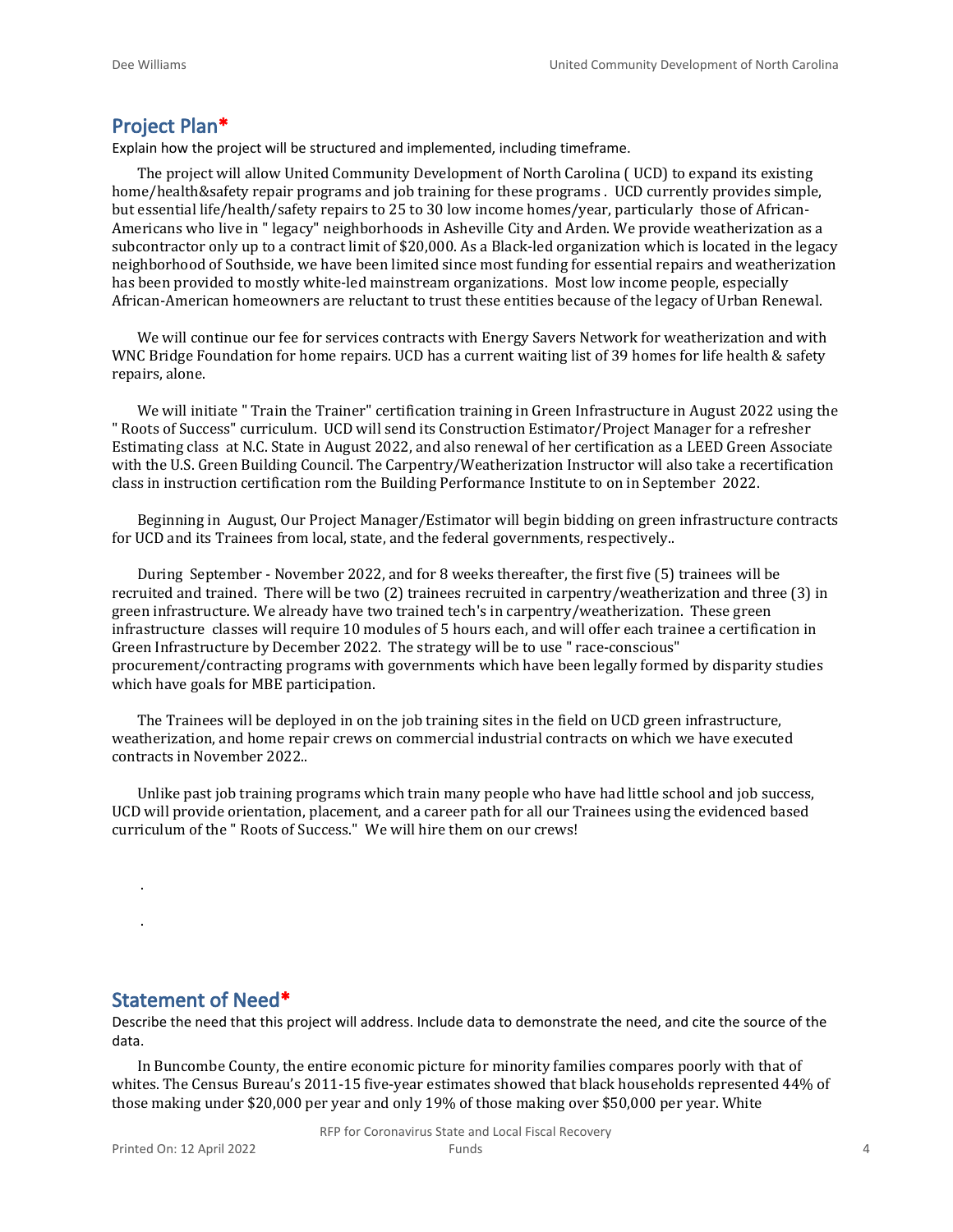households, on the other hand, are almost precisely the opposite: 19% of those making under \$20,000 per year and 47% of those making over \$50,000 per year are white.

Monthly earnings reflect those grim facts. Unadjusted for inflation, average monthly earnings for Buncombe County's black residents were \$2,324 and \$3,459 for whites—a 48% differential.

A social enterprise such as the ones in construction and green infrastructure which UCD specializes in will represent a "quantum leap" in the revenues which many Black-led non-profits and for-profit entities derive from revenue sources. Black owned businesses yield about \$40,000 i gross income compared to an average yearly gross income of \$400,000 for white owned businesses. Generally, with such low revenues these " cut and dried" Black owned businesses/non-profits are and operate as" mom and pop" establishments which can offer few viable employment opportunities or living wage jobs to others in the community..UCD can change the entire template for these entities with focusing on high growth, high paying green jobs.

The key to sustainability for UCD and other Black-led non-profits is " fee for services" contracts. We already have two in which we provide Weatherization and small home repairs. We will expand to the lucrative and high growth field of green infrastructure and erosion control to use the in-house skills of professional construction management/estimating by our Project Manager and Management of our Crews by our Carpentry/Weatherization and Green Infrastructure Superintendents, respectively,to secure contracts and to garner revenue. The profits from them will be used to sustain our mission and work..

#### **Link to COVID-19\***

Identify a health or economic harm resulting from or exacerbated by the public health emergency, describe the nature and extent of that harm, and explain how the use of this funding would address such harm.

" The Social Determinants of Health", according to the Jvion CORE is a secure and scalable prescriptive clinical-A1 intelligence repository that aggregates structured and unstructured data. The CORE augments customer information with clinical, socioeconomic and experiential data from 30 million individuals and applies sophisticated algorithms to find correlations and inferences by identifying individuals who are on a path to preventable harm and presents personalized recommendations to change their risk factors to improve outcomes, quality and the cost of care. According to the Centers for Disease Control, 80% of any heath outcome is determined by the Social Determinants of Health (SDoH). The factors like economics, housing, education, transportation, criminal justice, etc are the SDoH are all non-clinical , external stressors. Socially vulnerable populations are especially at-risk due to factors such as socio-economic status , household/housing status, minority status,educational achievement, etc.

Reducing social vulnerability can decrease both human suffering ad unnecessary healthcare costs.

These funds would help a cognizant and capable Black-led non-profit to effectuate job training and hiring programs where predominantly Black people could benefit - few programs in Asheville/Buncombe County have sufficiently addressed the economic needs of African-Americans in Asheville/Buncombe County because most programs are operated by organizations which have no competence or track record in Black economic development nor do they have the keen business acumen to make themselves sustainable with resources other than grants and donations.

UCD has used the lessons of the pandemic, along with the survival skills wrought from the economic exclusion of the Black community to develop our business plan into a " fee for services" model using the keen construction business and professional skills of our Project Manager and Instructor/Superintendent, respectively.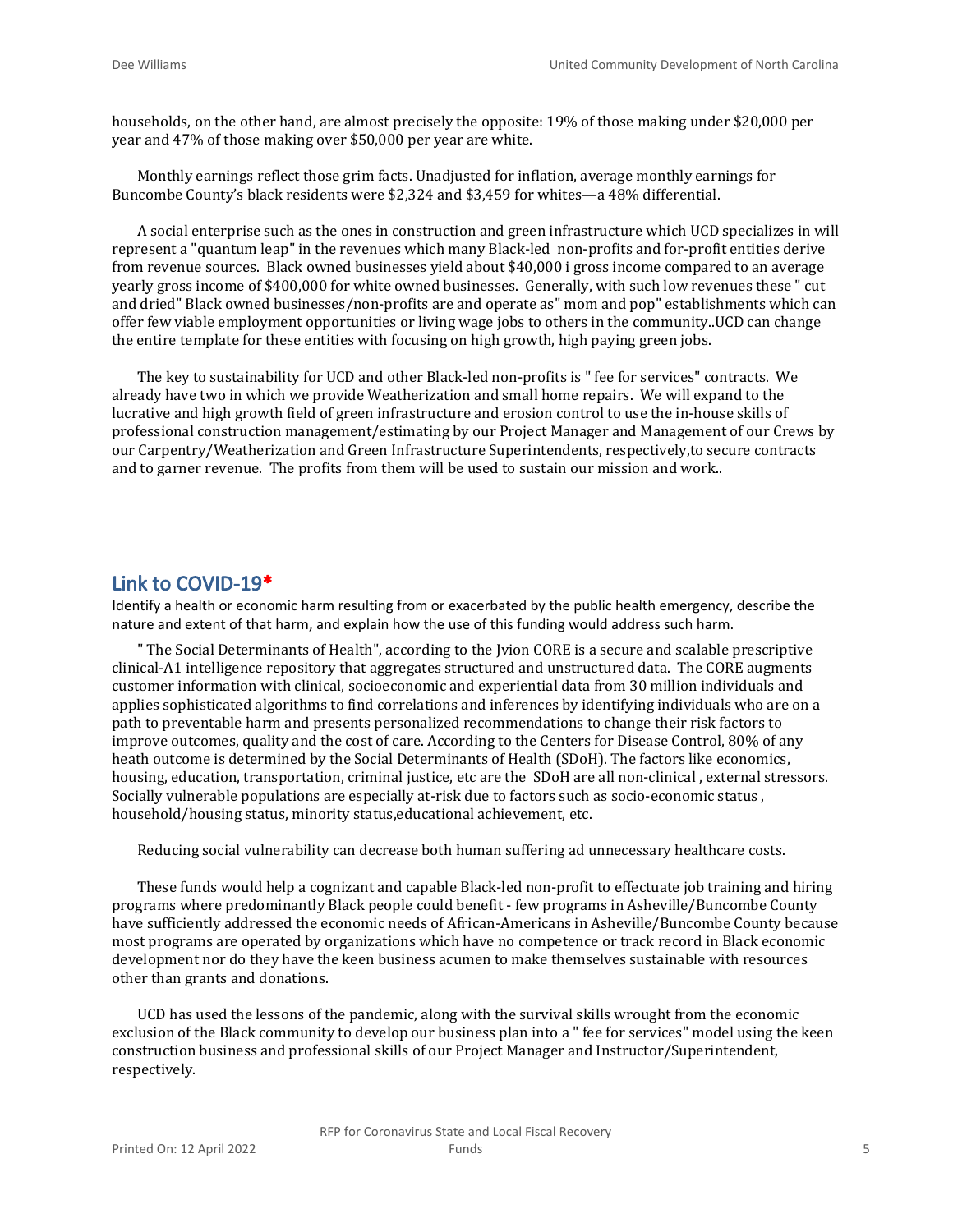#### **Population Served\***

Define the population to be served by this project, including volume and demographic characteristics of those served.

The targeted population to be served is low income people particularly African-Americans in Asheville and Buncombe County. According to the 2020 Census update, Blacks comprised 6.3% of the population of Buncombe County. According to the 2021 Census,the Black population of the City of Asheville, where most Blacks are concentrated In Buncombe County, constitute 11.1% of the population. According t the Census Bureau's 2011-15 five year estimates, Black households represented 44% of those making under \$20,000 per year and only 19% of those making over \$50,000 per year. White households are almost precisely the opposite with 19% making under \$20,000 and 47% of those making over \$50,000 per year are white. Monthly earnings for Blacks in Buncombe County unadjusted for inflation for Buncombe County's Blacks were \$2,324 and \$3,459 for whites - a 48% differential. In Buncombe County , Blacks 16 or older make up 5.6% of the population, yet, made up 28% of the jail population in Buncombe Count according to 2015 jail data.

African-Americans constitute 6,3 of the population Buncombe County, according to American Community Survey Estimates over a 5 year period from 201-2014.for a total of 15,902 individuals. .

These would be the targeted groups which we would serve. They are Black residents of Buncombe County who are the poorest and most economically excluded group in the County. United Community Development of North Carolina ( UCD), would, for the first time, in tangible, direct ways, bring economic opportunities with jobs that hav a future in the green economy.

#### **Results\***

Describe the proposed impact of the project. List at least 3 performance measures that will be tracked and reported. If possible, include baselines and goals for each performance measure.

Performance metrics include: (1) the number of Trainees who garner certifications(all portable) - Green Infrastructure certifications, OSHA, number of class modules completed, etc.(2) The number of Trainees trained by United Community Development of North Carolina on its crews - a minimum of five (5). (3) the dollar volume of contracts and " fee for services" contracts which are won and executed by United Community development of North Carolina.(4) The number of hired participants - new - at least three (3) the number of months employed by the organization 12 months after completing training.

Another metric would be to pay these trainees and all members of our Crew(s) a living wage of \$17.00/hr after training..

Another subsidiary goal is to change the algorithms and the culture under which non-profit organizations operate. It is clear that donations cannot be relied upon to successfully grow a successful non-profit which caters to the need of the poorest and most economically excluded people in our community, while concurrently achieving tangible results which bring change. Much of the existing systems are operating with the concept that mere tokens, like " gift cards" are incentives to participation by poor people. UCD aims to disrupt the practices of " hoping some outside entity will hire them, after training," since previous job training programs, particularly those which targeted African-Americans were shut down, due to a lack of results. The actual cause of the ineffective performance of these programs was the lack of business acumen and professional construction management and bidding skills. Reliance cannot be placed on " the hope" that an entity without the professional, and social/cultural competence will hire and retain people who have been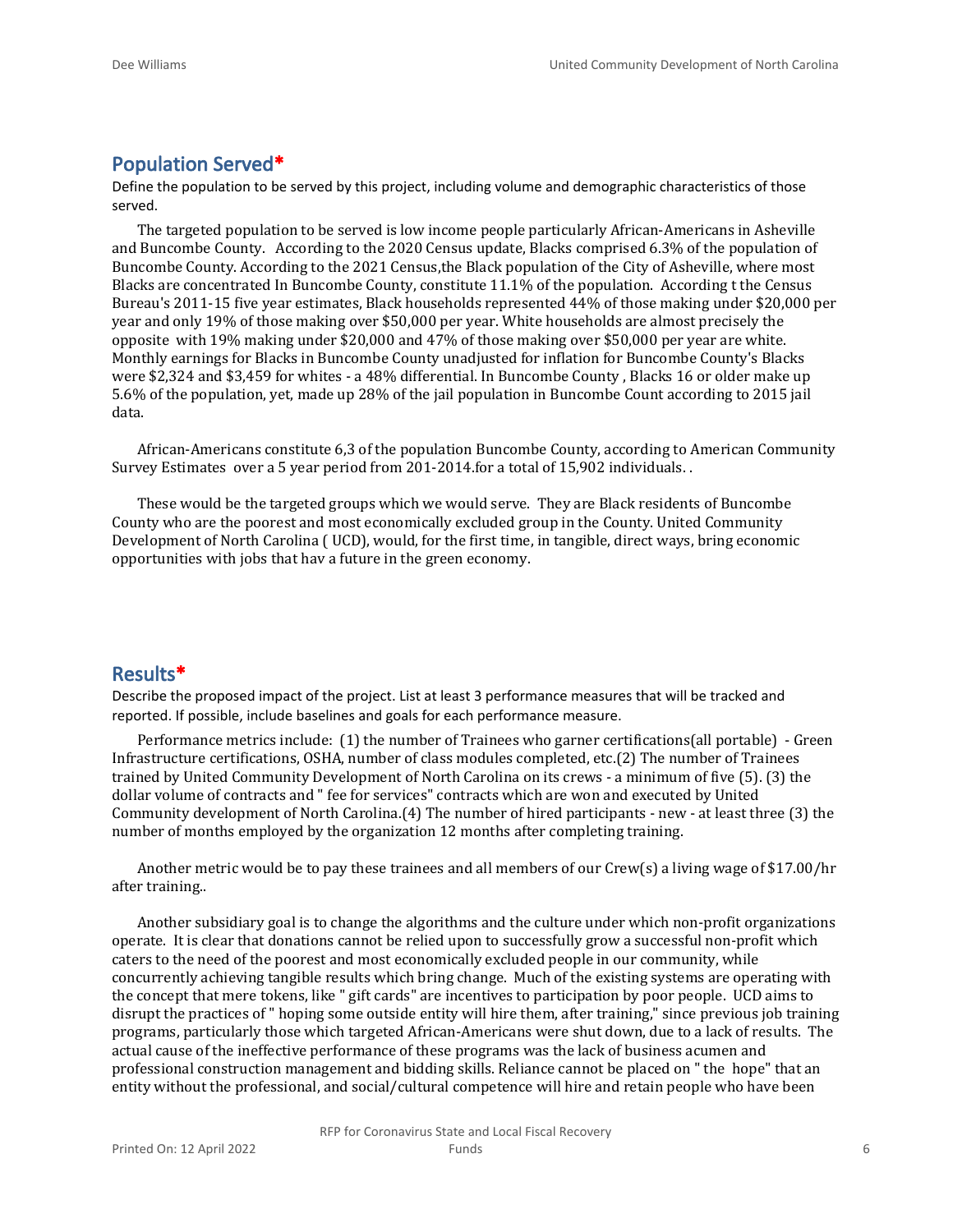historically excluded. The Trainees must not only be taught construction skills, but they also must be inculcated with the values and norms of society and business (soft skills.) skills.

#### **Evaluation\***

Describe the data collection, analysis, and quality assurance measures you will use to assure ongoing, effective tracking of contract requirements and outcomes.

A database will be created which tracks each Trainee - hours attended, certifications, hours worked- both stipends for training hours/wags after hiring by United Community Development of North Carolina (UCD) and the length of each Trainee/Employee's tenure with the organization..

United Community Development of North Carolina (UCD) will also keep a database of all projects it bids on, and copies with the dollar amount of al executed contracts. The reports will be generated monthly for Trainees/Employees, based on time sheet data. The bids/contracts data will also be reported monthly.

UCD will interface with County auditors at least quarterly so that they may gather this data for internal reporting and for reporting to the federal government.

Internally, as far as quality assurance, the Project Manager will also monitor each Trainees portfolio .Each portfolio will have an Individualized Training and Developmental Plan. Each Crew Leader/Instructor - one in Carpentry/Weatherization and the other in Green Infrastructure will log Trainees' folder daily, along with the attendance/work time sheet logs of the Instructors which should match their interface with Trainees.. Each week the Project Manager will meet with both,review each Trainee's file folder, and the time sheets/logs of the respective instructors. The progress or the lack,, thereof, will be logged in each Trainees folder, along with copies of Modules covered, skill sets achieved, and certifications..

Once the classroom instruction/certifications have been attained, and the Trainees are hired by UCD on its crews, the Project Manager will meet each Crew Leader/Instructor in the field at least three(3) times per week to gather input from the customer(s) and the Crew Leaders about performance of our crews on the job, addressing each crew member's progress, work/contract issues, critical paths, margins and overall performance of executed contracts, as well as a review of on site logs. . .. .

#### **Equity Impact\***

How will this effort help build toward a just, equitable, and sustainable COVID-19 recovery? How are the root causes and/or disproportionate impacts of inequities addressed?

This effort will generate direly needed economic development and higher and wage/living wage jobs which are targeted to the African-American community for the first time in the history of Asheville and Buncombe County. The methodology which United Community Development of North Carolina (UCD) will use is fees for services and competitively bid contracts which will enhance the sustainability of this program and this Black-led nonprofit beyond this COVID 19 funding, It is a model of social enterprise which will become a template for any non-profit which seeks to become sustainable into the future.

According to the Brookings Institution, in the article, " The Way Back: Assessing Economic RecoveryAamong Black Americans During COVID 19", Black Ameicans who are from economically disadvantaged communities have been particularly hard hit by the pandemic's public health and economic consequences because the Black community lacked sufficient income and wealth to buffer both the job loss crisis and the economic crisis which has resulted from COVID 19."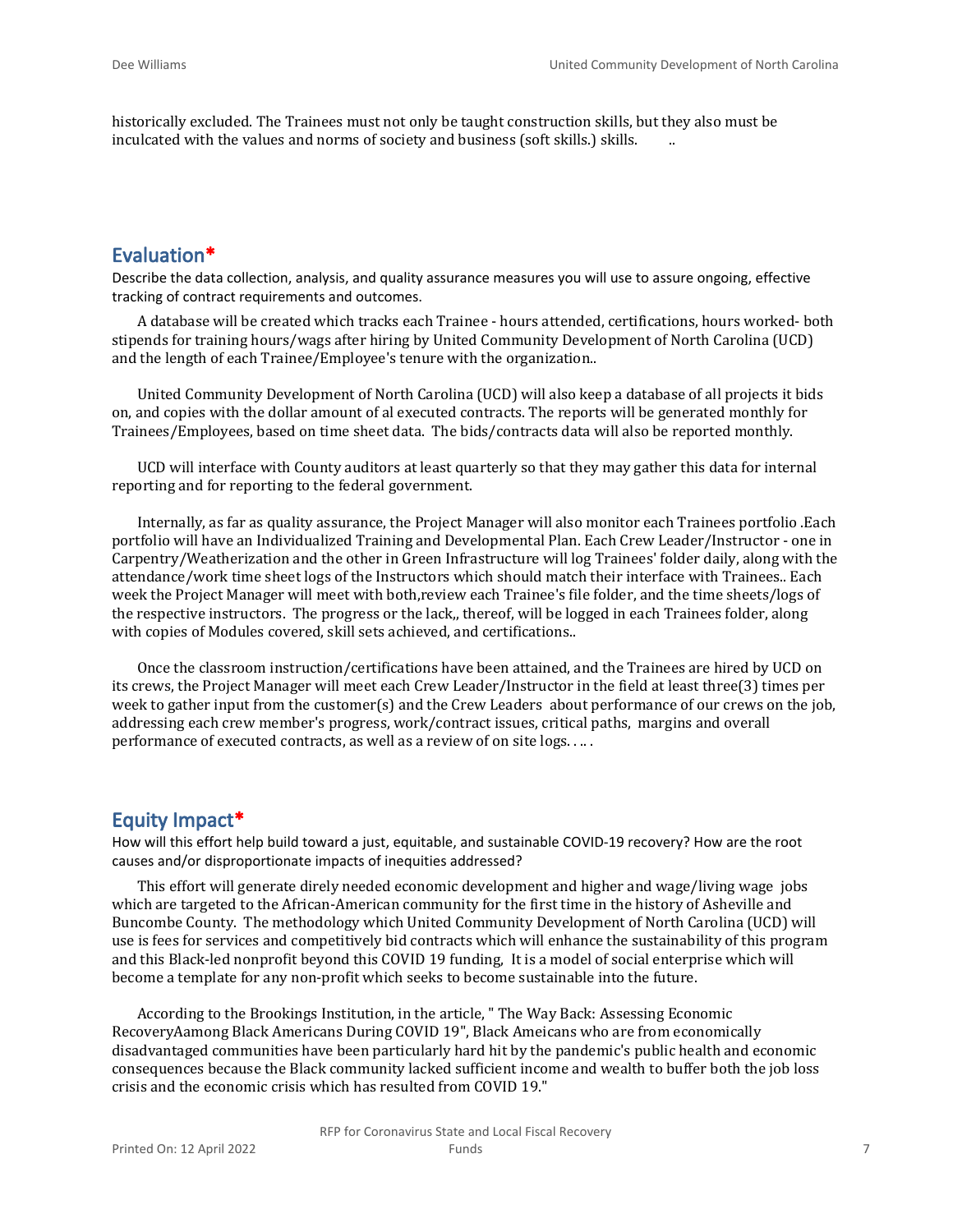In Asheville and Buncombe County, many of these communities live in dense environments in both working and living which put them at risk to greater exposure from COVID 19. Many worked in " front line" essential occupations and are essentially disconnected from the nation's private and public healthcare systems.

The root causes stem directly from the lack of economic opportunity and the opportunity to train for and to be employed in living wage jobs with " portals of opportunity" for economic advancement, rather than " front line, low wage, essential jobs."

#### **Project Partners\***

Identify any subcontractors you intend to use for the proposed scope of work. For each subcontractor listed, indicate:

1.) What products and/or services are to be supplied by that subcontractor and;

2.) What percentage of the overall scope of work that subcontractor will perform.

Also, list non-funded key partners critical to project.

Eagles' Wings Community Development Corporation will provide UCD and trainees on the job experience building affordable housing on former Urban Renewal lots. Our firm will be hired to perform carpentry under the auspices of the Construction Manager for the Project and UCD will get paid a fee for services..Eagles' Wings Community Development Corporation is an economic development coalition of more than 70 predominantly African-American churches. They will provide UCD with Trainee references and good will throughout the Black community.

Another partner is WNC Bridge Foundation which will provide a capacity-building grant so that we may hire a website designer to market our training/hiring program and our social enterprise model for sustainability.

Dogwood Health Trust will also provide funding for operations and provide UCD with Leverage funds to hire a grant writer to access a \$1,000,000 in aYouthBuild Grant from the U.S. Department of Labor.

The City of Asheville's Office of Purchase ad Contracting will provide us a chance to competitively bid on " race-conscious" contracts, particularly in Green Infrastructure for green ways. . These race-conscious contracts will be substantiated with an updated Disparity Study.

Several other partners include: The Social Determinants of Health of African-Americans in Asheville-The Real Asheville Black Data Initiative, Asheville-Black Lives Matter, Inc., and THe Historic Worldwide Missionary Tabernacle Church Capital Fund.

#### **Capacity\***

Describe the background, experience, and capabilities of your organization or department as it relates to capacity for delivering the proposed project and managing federal funds.

United Community Development of North Carolina has operated its " fee for services" home repair and Weatherization Program for over two years, despite being in existence for only four years. As a Black-led non-profit, this is unheard of in Western North Carolina. We learned from the efforts of several other failed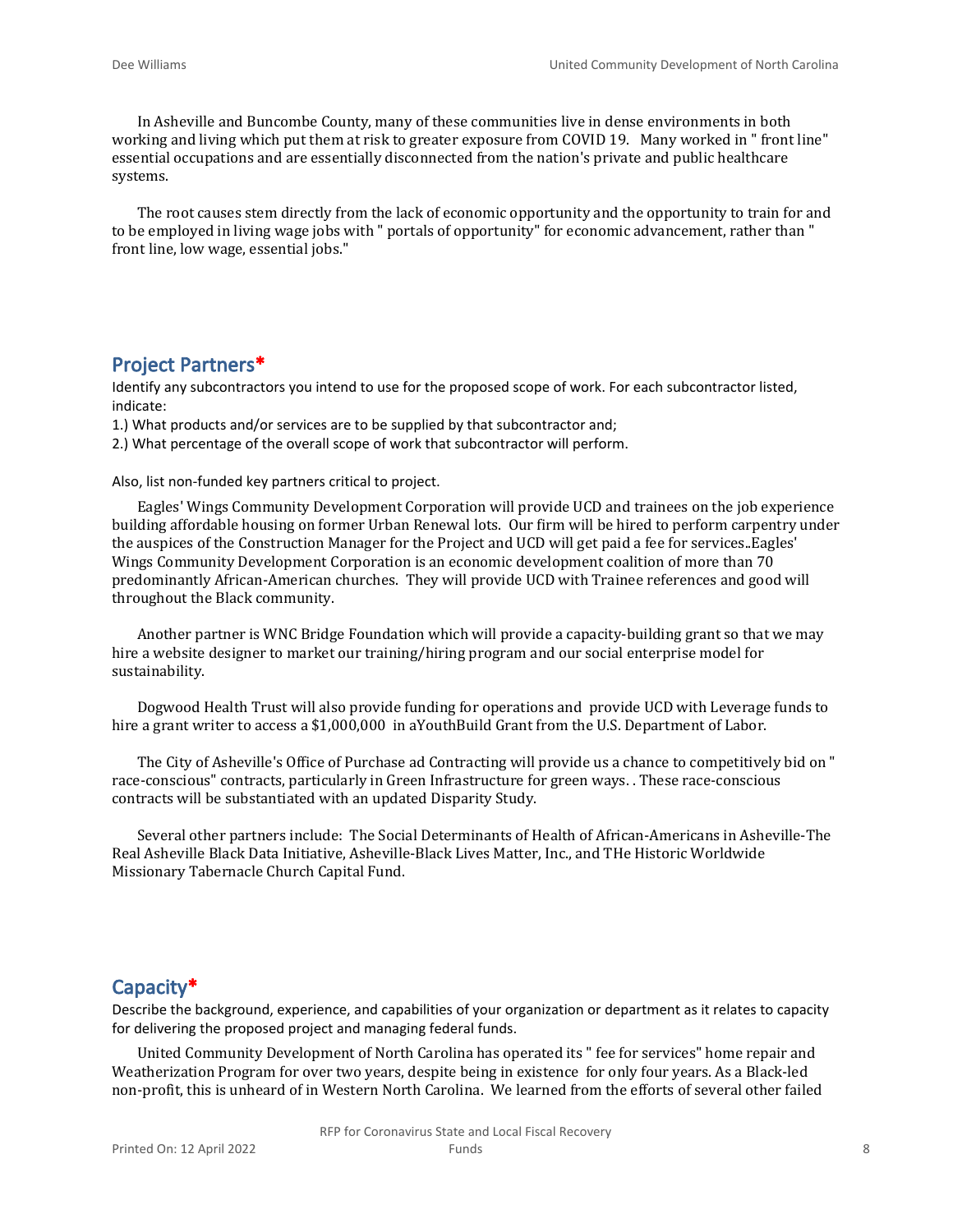non-profits which attempted to job train low income and African American youth in " what not to do." in order to succeed.

UCD built its model on providing commercially useful services, coupled with installing Managers who were not only highly competent non-profit Executives and Operators but also highly skilled Construction Instructors and adept communicators, managers, and estimators to lead these Crews and to get jobs for them in carpentry/home repair, Weatherization, and Green Infrastructure.

Thomas " Brad" Wynn is our Carpentry/Weatherization Instructor. He has over 30 years of education and experience in the construction trades. He is a Building Performance Institute (BPI) certified Instructor and a former instructor with the former Green Opportunities. He is an ordained minister who cares deeply about young people and they know that he does. He is an excellent Black male role model for entrepreneurship and te skilled trades.

Dee Williams is the among the most skilled economic development professionals in Western North Carolina. She has earned degrees in Accounting, Business Administration, and Political Economics, respectively. She holds certifications as a LEED -GA, in Advanced Manufacturing, Logistics, and she is licensed as a Real Estate Broker in North Carolina. She is also a trained Construction Estimator and received training from the N.C. DOT. She has experience developed by owning an award winning heavy highway construction company for over 10 yeas, and she is also a trained cement mason. She also bid the selective demolition of he Grove Arcade and managed funds payroll which which were city/federally funded. .

#### **Budget\***

.

Provide a detailed project budget including all proposed project revenues and expenditures, including explanations and methodology. For all revenue sources, list the funder and denote whether funds are confirmed or pending. For project expenses, denote all capital vs. operating costs, and reflect which specific expenses are proposed to be funded with one-time Buncombe County Recovery Funds.

Download a copy of the budget form [HERE](https://buncombecounty.org/common/community-investment/grants/early-childhood-education/Recovery-Funds-budget-template.xlsx). Complete the form, and upload it using the button below.

ARPA - UCD Recovery-Funds-budget proposal.xlsx

#### **Special Considerations\***

Provide any other information that might assist the County in its selection.

UCD logo 2018.jpg

United Community Development of North Carolina will change the template for successful nonprofits in Western North Carolina by establishing a construction social enterprise which will provide revenues which it will use to further its mission and charitable work.

UCD is not led by persons who are just " nonprofit" bureaucrats. Our Executives are not only skilled Administrators, but capable fundraisers, entrepreneurs and trained construction professionals.

The best part of all, is that a Black woman leads the organization with this " battery" of varied skills. Our model is unmatched by any other non-profit in Buncombe County.

We are ready for this opportunity to serve and to help to bring lasting change to our community!.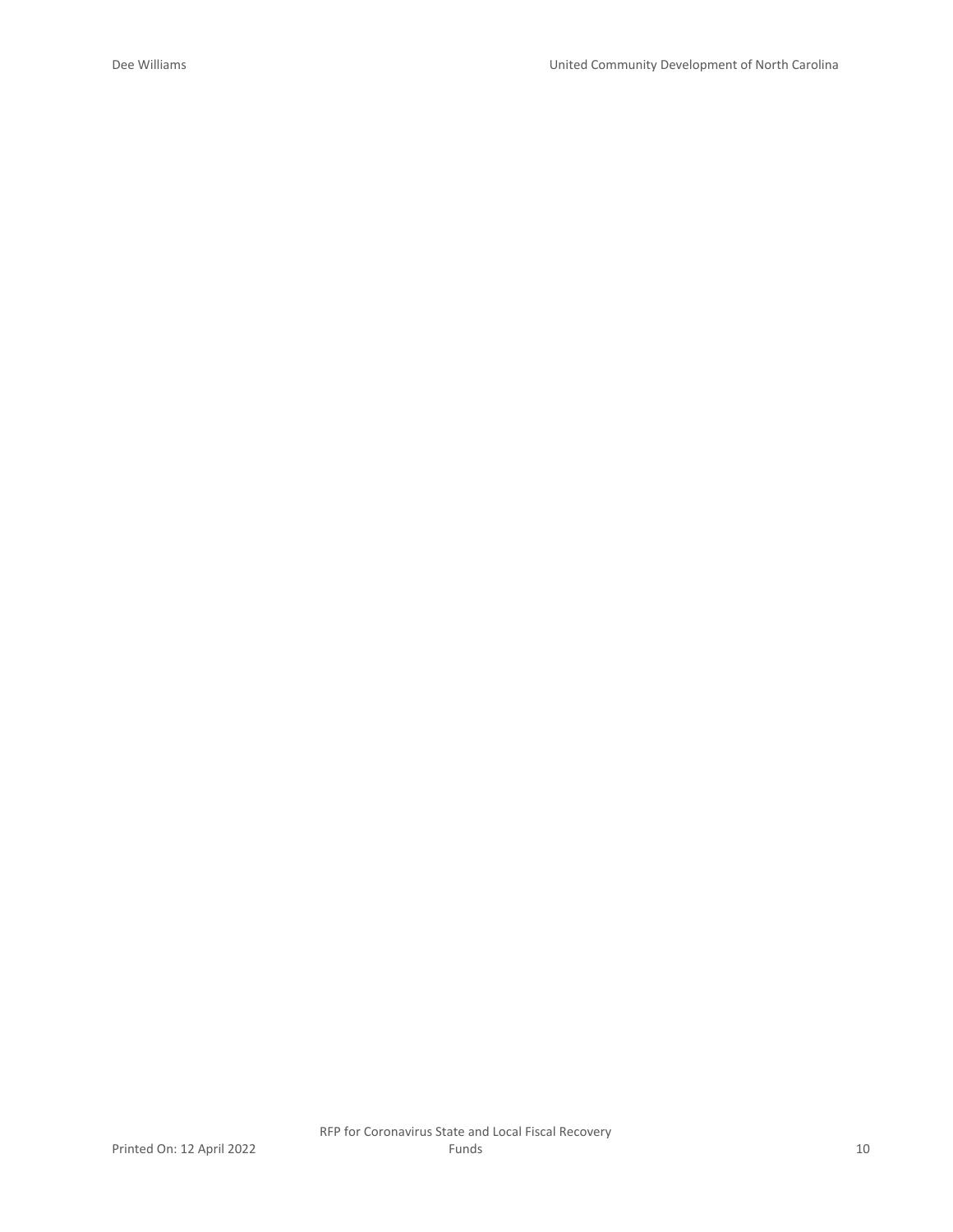# File Attachment Summary

## *Applicant File Uploads*

- UCD 501 c3 Letter 2018.pdf
- ARPA UCD Recovery-Funds-budget proposal.xlsx
- UCD logo 2018.jpg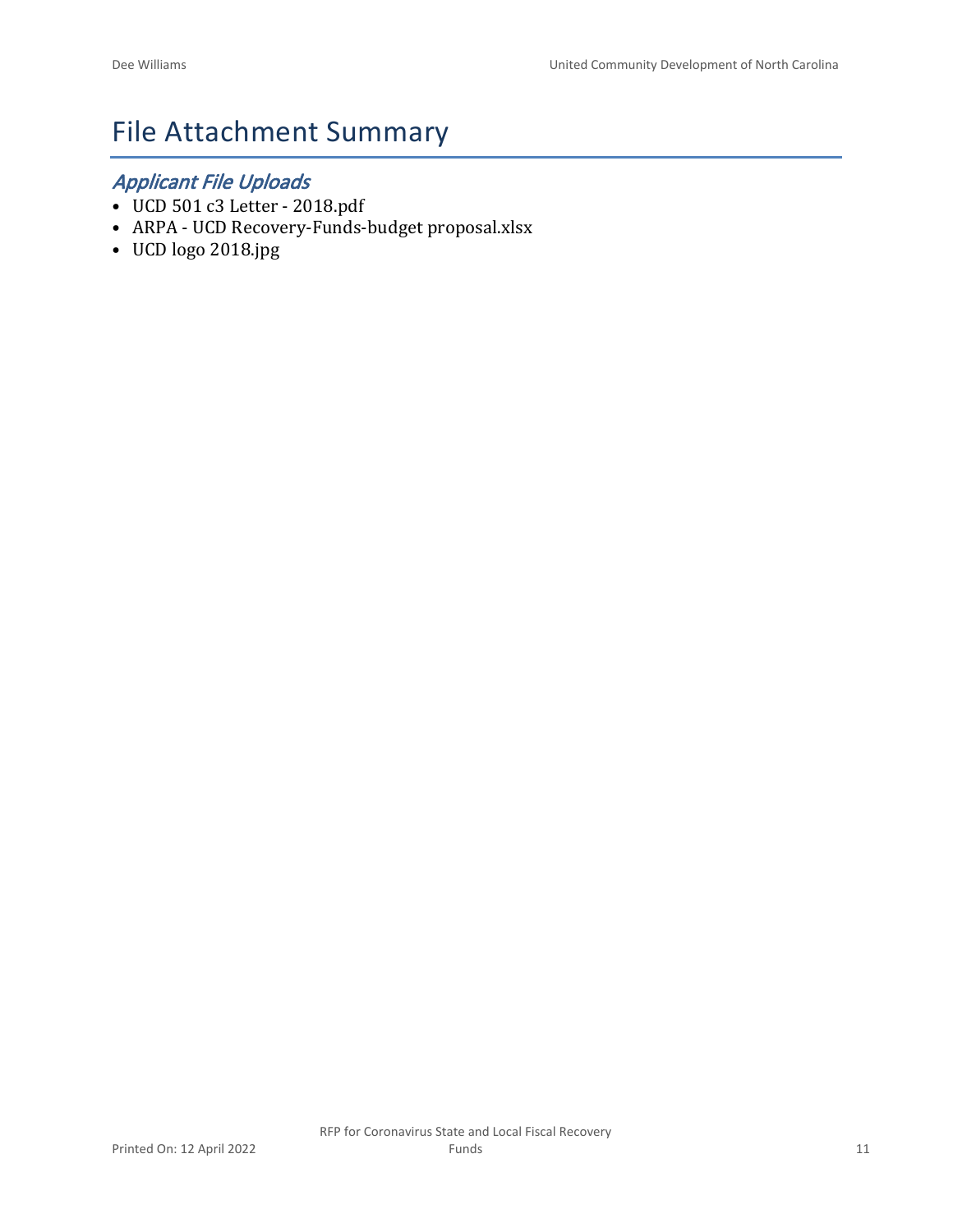



DEPARTMENT OF THE TREASURY

-

I NTERNAL REVENUE SERVICE P. 0. BOX 2508 CINCINNATI, OH 45201

**Sunday of Beach** 

## Date: **MAR 1 5 2018**

UNITED COMMUNITY DEVELOPMENT OF NORTH CAROLINA C/O DEE WILLIAMS 42 WATER ST ASHEVILLE, NC 28801

Employer Identification Number: 47 - 23553 18  $DI.N.$ 170530023 42028 Contact Person: JACOB A MCDONALD Contact Telephone Number: (877) 829-5 50 0 Accounting Period Ending: December 31 Public Charity Status:  $170(b) (1) (A) (vi)$ ID# 31649 Form 990 / 990 -EZ/990 -N Required: Yes Effective Date of Exemption : May 15, 2017 Contribution Deductibility: Yes Addendum Applies : No

Dear Applicant:

We're pleased to tell you we determined you're exempt from federal income tax under Internal Revenue Code (IRC) Section 501(c)(3). Donors can deduct contributions they make to you under IRC Section 170. You're also qualified to receive tax deductible bequests, devises, transfers or gifts under Section 2055, 2106, or 2522. This letter could help resolve questions on your exempt status. Please keep it for your records.

Organizations exempt under IRC Section  $501(c)$  (3) are further classified as either public charities or private foundations. We determined you're a public charity under the IRC Section listed at the top of this letter.

Based on the information you submitted in your application, we approved your request for reinstatement under Revenue Procedure 2014-11. Your effective date of exemption, as listed at the top of this letter, is retroactive to your date of revocation.

If we indicated at the top of this letter that you're required to file Form 990 / 990-EZ/990 -N, our records show you're required to file an annual information return (Form 990 or Form 990-EZ} or electronic notice {Form 990-N, the e-Postcard). If you don't file a required return or notice for three consecutive years, your exempt status will be automatically revoked.

If we indicated at the top of this letter that an addendum applies, the enclosed addendum is an integral part of this letter.

For important information about your responsibilities as a tax-exempt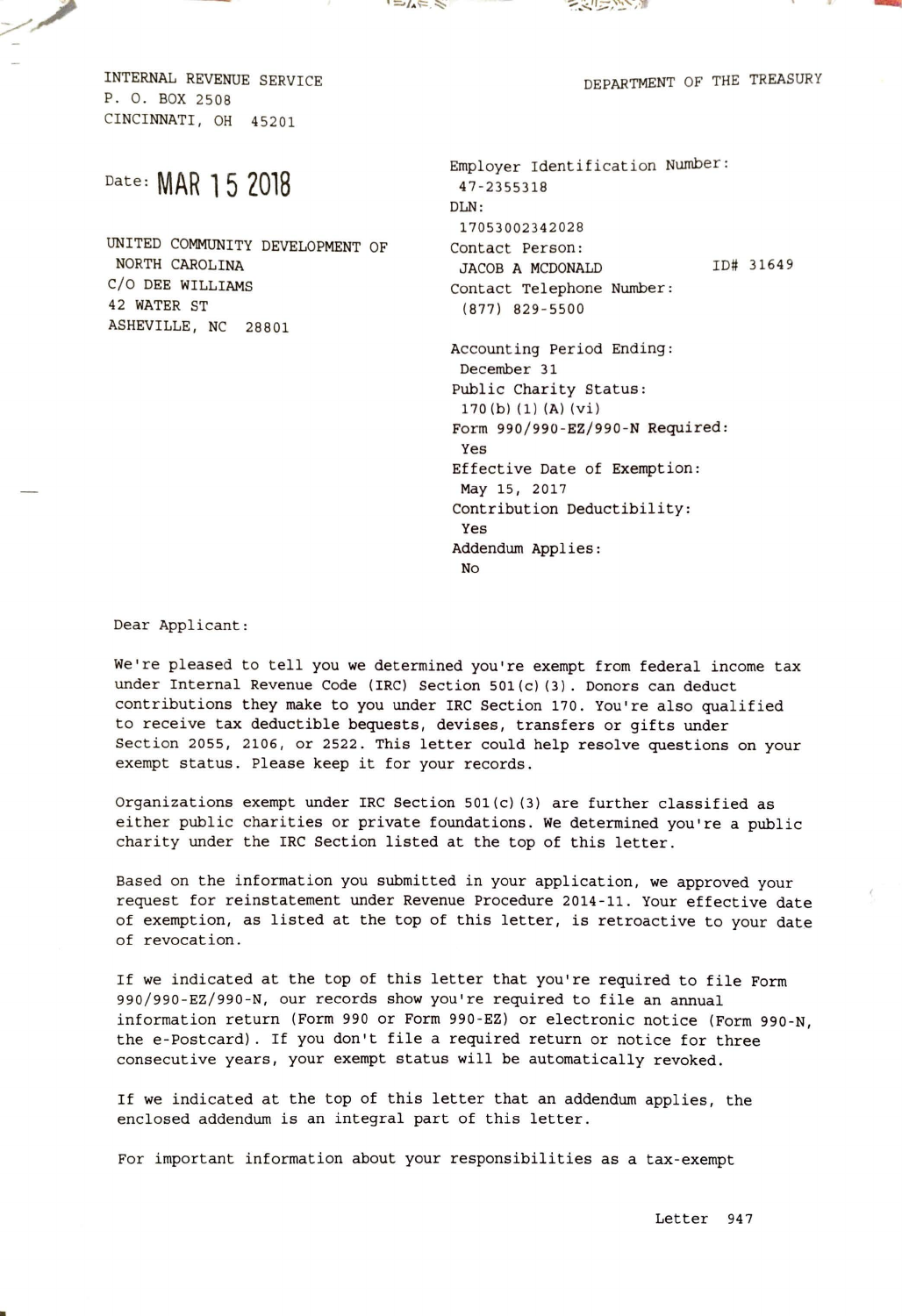

*I* '

Y.

UNITED COMMUNITY DEVELOPMENT OF

 $\overline{\mathbf{t}}$ 

**organization, go to WWW.irs.gov/charities. Enter "4221-PC" in the search bar which describes your recordkeeping, reporting, and disclosure requirements.** which describes your **publication** 4221-PC, Compliance Guide for **SOL(c)** in the search bar **which is a vour recordkeeping, reporting, and disclosure reporting** 

 $-2 -$ 

Sincerely,

stephen a martin

Director, Exempt organizations Rulings and Agreements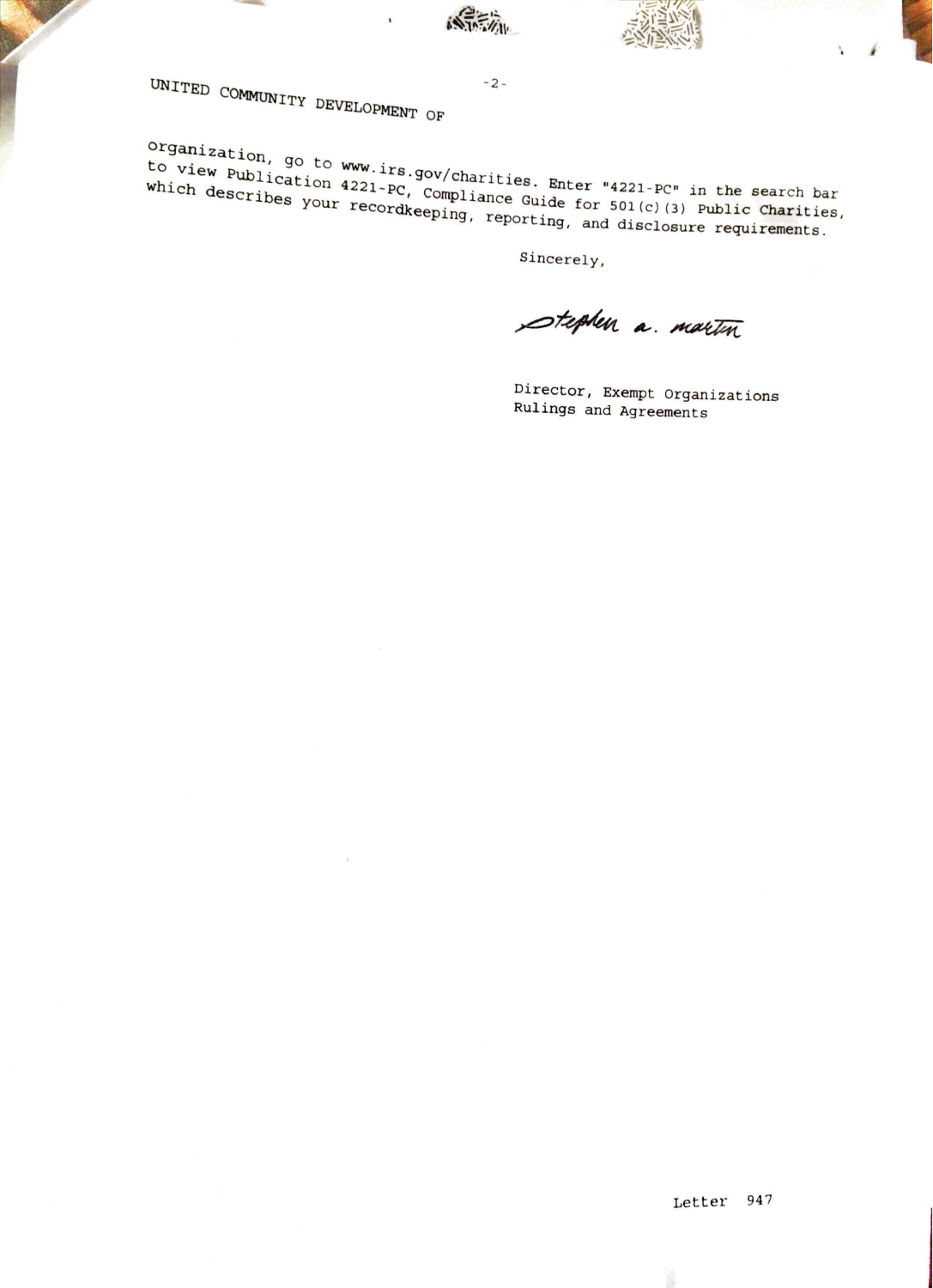#### **Coronavirus State and Local Fiscal Recovery Funds Proposed Project Budget**

| <b>Organization Name:</b> | --<br>of North Carolina<br>l Community Development of<br>`Uni⊾                                                       |
|---------------------------|----------------------------------------------------------------------------------------------------------------------|
| <b>Project Name:</b>      | Training/Hiring Program<br>\ Construction & Green<br>' Green is the New Black" -<br>astructure Jobs<br>Infra.<br>. . |
| 'Amount Requested.        | 200,000                                                                                                              |

| <b>Proposed Project Revenue Funder</b>                                        | Amount                  | <b>Confirmed or Pending?</b> | <b>Notes</b> |
|-------------------------------------------------------------------------------|-------------------------|------------------------------|--------------|
| Proposed Buncombe COVID Recovery Funds                                        | \$238,000               | pending                      |              |
| City of Asheville - ARPA Funds                                                | \$140,000               | pending                      |              |
| Dogwood Health Trust                                                          | \$115,000               | pending                      |              |
| WNC Bridge Foundation (formerly Care Partners)- Home repairs - elderly -grant | \$46,000                | Received -confirmed.         |              |
| Fees for Services - (subcontract) Weatherization - Energy Savers Network      | \$20,000                | executed - performing        |              |
| Public Donations                                                              | \$16,157                | pending                      |              |
| Green Infrastructure - Social Enterprise - contracts                          | \$30,000                | pending                      |              |
| WNC Bridge Foundation - Impact Grant for Tech/Book Keeping/Capacity Bldg.     | 55,000.00 pending<br>\$ |                              |              |
| Bank of America- Foundation                                                   | 55,000.00 pending       |                              |              |
| Wells Gargo Foundation                                                        | $50,000.00$   pending   |                              |              |
| List other sources here                                                       |                         |                              |              |
| List other sources here                                                       |                         |                              |              |
| List other sources here                                                       |                         |                              |              |
| List other sources here                                                       |                         |                              |              |
| List other sources here                                                       |                         |                              |              |
| Total \$                                                                      | 765,157.00              |                              |              |

|                                                   | Proposed                                  |            |                            |  |                          | <b>Capital or Operating</b> |                                                                   |
|---------------------------------------------------|-------------------------------------------|------------|----------------------------|--|--------------------------|-----------------------------|-------------------------------------------------------------------|
| <b>Proposed Project Expenses</b>                  | <b>Recovery Funds</b>                     |            | <b>Other Funds</b>         |  | Total                    | Expense?                    | <b>Notes</b>                                                      |
| 1 Crew Leader/Instructor - Weatherx and Carpentry | $13,000.00$   \$<br>\$                    |            | $28,568.00$ $\frac{1}{\$}$ |  |                          |                             |                                                                   |
|                                                   |                                           |            |                            |  | 41,568.00                | Operating                   |                                                                   |
| 1 Crew Leader/Instructor - Green Infrastructure   | \$<br>$13,000.00$   \$                    |            | $28,568.00$ \$             |  | 41,568.00                | Operating                   |                                                                   |
| 2 Carpenters/Weatherx Tech                        | \$<br>$13,000.00$   \$                    |            | 57,666.00 \$               |  | 70,666.00                | Operating                   | 517/hr.x40hrs.x4.33wksx12 mos                                     |
| 5 Green Infrastructure - Trainee Stipends         | \$<br>$13,000.00$   \$                    |            | $3,000.00$ \\$             |  | 16,000.00                | Operating                   | \$10/hr.x40hrs.x8wks.x5 Trainees                                  |
| 3 Green Infrastructure Tech's.                    | \$<br>$29,900.00$   \$                    |            | 76,099.00 \$               |  | 105,999.00               | Operating                   | 517/hr.x40hrs.x4.33wksx12 mos                                     |
| P/R Burden without Stipends                       | $\overline{\mathsf{s}}$<br>$13,000.00$ \$ |            | $44,156.00$ \$             |  | 57,156.00                | Operating                   |                                                                   |
| Proj. Manager's Fee                               | \$10,000                                  | \$         | $30,000.00$ \\$            |  | 40,000.00                | Operating                   |                                                                   |
| Executive Assist.                                 | 4,000.00<br>\$                            | l \$       | $31.000.00$ \\$            |  | 35,000.00                | Operating                   |                                                                   |
| Book Keeping/Payroll Exp.                         | \$20,000                                  | \$         | $5,000.00$ \\$             |  | 25,000.00                | Operating                   |                                                                   |
| Occupancy                                         | $3,000.00$   \$<br>\$                     |            | $7,000.00$ \\$             |  | 10.000.00                | Operating                   |                                                                   |
| 9,000                                             | \$<br>$2.000.00$   \$                     |            | $7.600.00$ S               |  | 9,600.00                 | Operating                   |                                                                   |
| Mem/Subscriptions                                 | \$<br>600.00                              | $\sqrt{3}$ | $2,400.00$ \\$             |  | 3,000.00                 | Operating                   |                                                                   |
| Tools/Equipment                                   | \$<br>$3,000.00$   \$                     |            | $5.000.00$ S               |  | 8.000.00                 | Capital                     |                                                                   |
| Repair & Maint.                                   | \$<br>2,000.00                            | l \$       | $8.000.00$ S               |  | 10,000.00                | Operating                   |                                                                   |
| Gas/Transportation                                | \$<br>4,000.00                            | <b>1\$</b> | $8,000.00$ \\$             |  | 12,000.00                | Operating                   |                                                                   |
| Insurance                                         | \$<br>7,000.00                            | $\sqrt{3}$ | $5,600.00$ \$              |  | 12,600.00                | Operating                   |                                                                   |
| Training/Certifications - Staff & Trainees        | \$<br>$2,500.00$   \$                     |            | 7,500.00   \$              |  | 10.000.00                | Operating                   |                                                                   |
| Materials& Supplies - Training & Work             | \$<br>8,000.00                            | l \$       | $10,000.00$   \$           |  | 18,000.00                | Operating                   |                                                                   |
| Pick Up Truck-                                    | \$<br>30,000.00                           |            |                            |  | 30,000.00                | Capital                     | Used dually pick up truck - 7 yr. useful life- transp. Crew/tools |
| Dump Trailer-Used                                 | \$<br>9,000.00                            |            |                            |  | 9,000.00                 | Capital                     | Used dump trailer - transport dirt, mulch, - 7 yr. - useful life  |
| List expenses here                                |                                           |            |                            |  | $\blacksquare$           |                             |                                                                   |
| List expenses here                                |                                           |            |                            |  | $\overline{\phantom{0}}$ |                             |                                                                   |
| List expenses here                                |                                           |            |                            |  | $\blacksquare$           |                             |                                                                   |
| List expenses here                                |                                           |            |                            |  |                          |                             |                                                                   |
| List expenses here                                | \$<br>200,000.00                          |            |                            |  | 200,000.00               |                             |                                                                   |
| Total S                                           |                                           |            |                            |  | 765,157.00               |                             |                                                                   |